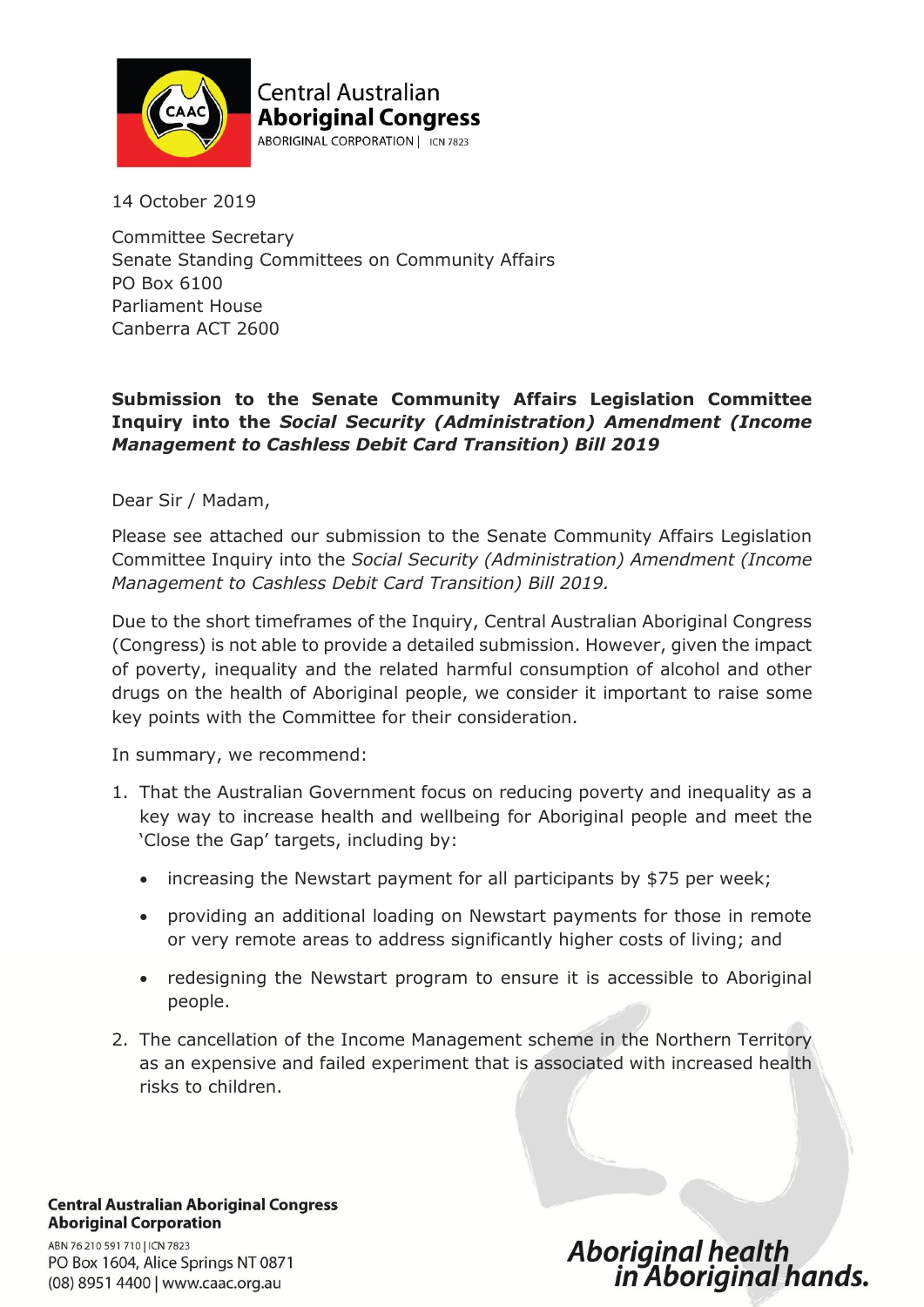- 3. That given the potential risks and lack of hard evidence of benefits, participation in any Cashless Debit Card trial in the Northern Territory be voluntary only.
- 4. National support for the Northern Territory Government's *Alcohol Policies and Legislation Reforms* as an objectively evidenced, world-leading approach to reducing alcohol-related harm at a whole-of-population level.
- 5. That savings from the implementation of any Cashless Debit Card trial in the Northern Territory be reinvested in Aboriginal community controlled comprehensive primary health care services, as a strongly-evidenced way to deliver improved health and wellbeing and increased employment in Aboriginal communities.
- 6. That any future trials of the Cashless Debit Card be subject to rigorous and independent evaluation processes that address the flaws in the Cashless Debit Card trial evaluations to date.

Please see our attached submission for details.

Thank you for the opportunity to provide a submission on this important issue; I am happy to provide further detail on request.

Yours sincerely

Al Of Clerc

Donna Ah Chee **Chief Executive Officer**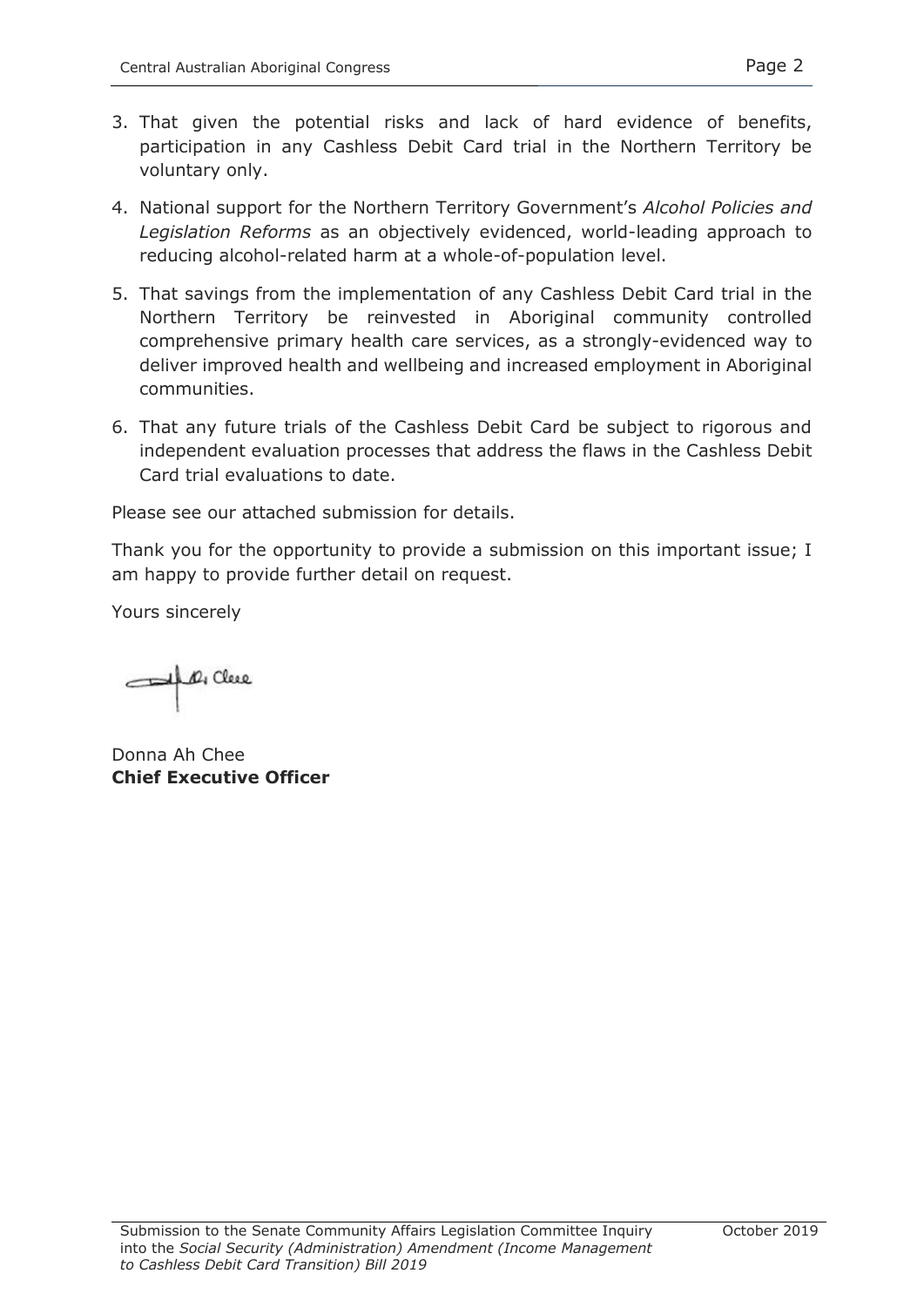

# **Submission to the**

# **Senate Community Affairs Legislation Committee Inquiry into the** *Social Security (Administration) Amendment (Income Management to Cashless Debit Card Transition) Bill 2019*

# **Background to Congress**

Congress is a large Aboriginal Community Controlled Health Service (ACCHS) based in Alice Springs. We are one of the most experienced organisations in the country in Aboriginal health, a national leader in primary health care, and a strong advocate for the health of our people. Since the 1970s, we have developed a comprehensive model of primary health care that includes:

- multidisciplinary clinical care;
- health promotion and disease prevention programs; and
- action on the social, cultural, economic and political determinants of health and wellbeing.

Congress delivers services to more than 16,000 Aboriginal people living in Alice Springs and remote communities across Central Australia including Ltyentye Apurte (Santa Teresa), Ntaria (Hermannsburg), Wallace Rockhole, Utju (Areyonga), Mutitjulu and Amoonguna.

## **Key Issues**

- **1. Poverty and inequality drive poor health and social outcomes, not the spending choices of those receiving citizenship entitlements.** Absolute deprivation (poverty) and relative deprivation (inequality) are both strongly correlated with poorer health outcomes and with increased rates of addiction including to alcohol and other drugs [1, 2]. There is no equivalent evidence that controlling poor people's expenditure leads to better health and social outcomes [3]. In relation to this, we note that:
	- in remote areas across Australia both poverty and inequality are worsening for Aboriginal people, with Aboriginal incomes falling and the income gap to non-Indigenous people widening [4];
	- the proportion of Aboriginal people in remote areas who are employed has stalled or is falling, increasing reliance on Newstart and other citizenship entitlements [5];

**Central Australian Aboriginal Congress Aboriginal Corporation** ABN 76 210 591 710 | ICN 7823 PO Box 1604, Alice Springs NT 0871 (08) 8951 4400 | www.caac.org.au

Aboriginal health<br>in Aboriginal hands.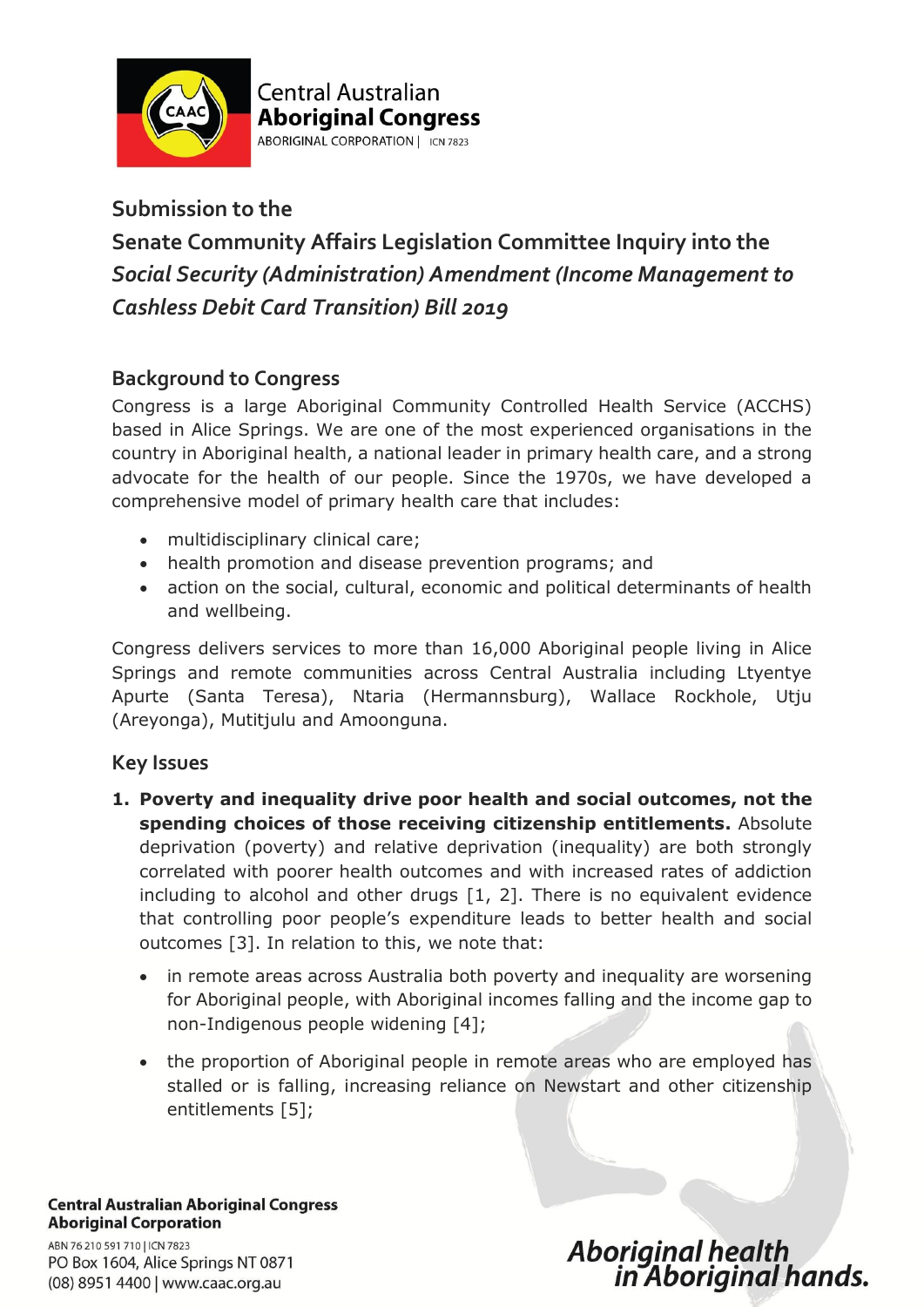between a half- and a third- of the gap in life expectancy between Aboriginal and non-Indigenous people in the Northern Territory is due to socioeconomic disadvantage [6].

We recommend that the Australian Government focus on reducing poverty and inequality as a key way to increase health and wellbeing for Aboriginal people and meet the 'Close the Gap' targets<sup>1</sup>, including by:

- increasing the Newstart payment for all participants by \$75 per week;
- providing an additional loading on Newstart payments for those in remote or very remote areas to address significantly higher costs of living; and
- re-designing the Newstart program to ensure it is accessible to Aboriginal people.
- **2. The Cashless Debit Card and other income management schemes may have negative health consequences for participants.** There is strong evidence about the relationship between disempowerment and lack of lifecontrol and poor health and wellbeing [7, 8]. Reducing the capacity of Aboriginal families to exercise responsibility to look after themselves and their children can therefore be expected to have long-term negative effects on health and wellbeing. Significantly, the evaluation of the Cashless Debit Card Trial (CDCT) in the Ceduna and East Kimberly regions [9] found that:
	- participants were more likely to report that the CDCT had made their lives *worse* than better: less than a quarter of participants (23%) reported that the CDCT had made their lives better, four out of ten (42%) said that it had made no difference, and a third (32%) reported that the trial had made their lives worse;
	- a quarter of CDCT participants (24%) felt that their child / children's lives were *worse* as a result of the CDCT; only one in six (17%) felt their child / children's lives were better; and
	- there is no hard evidence of improved health or wellbeing outcomes from the CDCT.

In addition, there is the evidence that Income Management in the Northern Territory – introduced with similar aims to the CDCT – has led to worse birth outcomes in Aboriginal communities, with lower average birth weights and a higher probability of low birthweight, with increased levels of stress amongst mothers due to income management being a likely cause [3]. This is very strong evidence of potential harm.

-

<sup>1</sup> See Congress' recent submission to the *Senate Community Affairs References Committee Inquiry into the Adequacy of Newstart and related payments* (accompanying this letter) for details.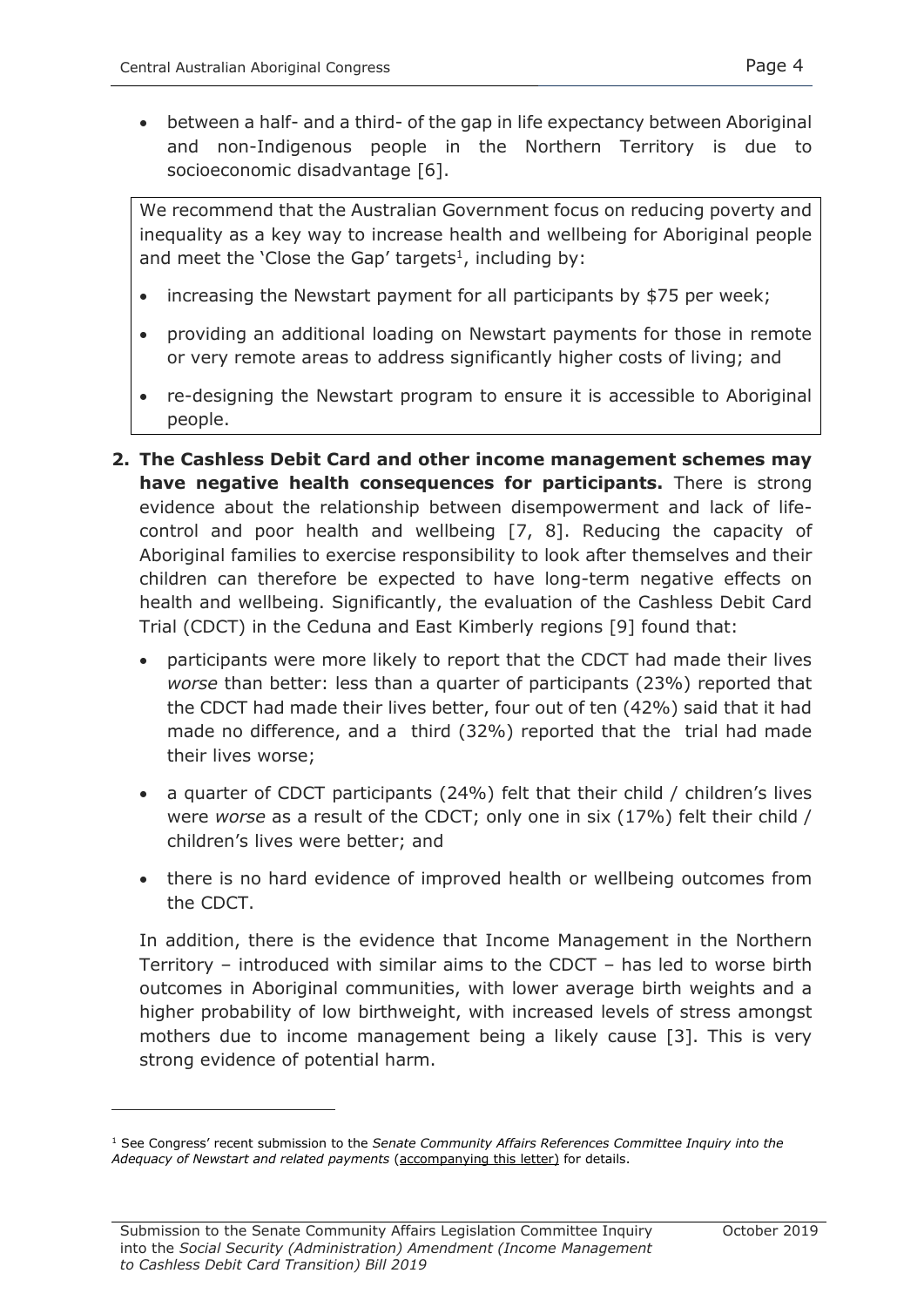We recommend the cancellation of the Income Management Scheme in the Northern Territory as an expensive and failed experiment that is associated with increased health risks to children.

We recommend that given the potential risks and lack of hard evidence of benefits, participation in any expanded Cashless Debit Card trial in the Northern Territory be voluntary only.

- **3. There are significantly better-evidenced approaches to address alcohol-related harm that are already in place.** A primary aim of the Cashless Debit Card is to reduce the harm from alcohol and other drugs. While the evaluation of the Cashless Debit Card Trial (CDCT) in the Ceduna and East Kimberly regions [9] stated that it had been effective in reducing alcohol consumption, a closer look at the figures reveals that the evidence is not nearly as strong as claimed. For example:
	- while 41% of respondents reported drinking less since being on the Cashless Debit Card, these figures exclude those people who did not consume alcohol. Recalculating the figures based on the whole population reveals that the effect is around half of that reported, with around 21% of CDCT participants reporting drinking less;
	- there was no attempt to measure population level per capita alcohol consumption or wholesales alcohol purchases in the CDCT regions;
	- there is no significant quantitative evidence on alcohol-related harm (e.g. police crime statistics, alcohol-related hospital admissions etc) to support the qualitative feedback from participants;
	- the findings are based on self-report by CDCT participants. Self-report is notoriously unreliable in such cases, especially when dealing with disadvantaged populations; and
	- it is not possible to distinguish the effects of the CDCT with that of restrictions on alcohol sales introduced in both regions at a similar time given the methodology that was used.

While we do not deny that the CDCT may have had some relatively minor effects on reducing alcohol-related harm for some individuals, there are significantly better evidenced approaches to reducing the harm caused by alcohol.

In October 2019 the Northern Territory Government introduced a package of reforms to deal with the jurisdiction's long-standing issue with high levels of alcohol-related harm. The reforms included a Banned Drinkers Register (BDR) to reduce the access to take-away alcohol by problem drinkers; a floor price to prevent the sale of cheap alcohol; Point of Sale Interventions at all bottle shops in three regional centres; and a New Liquor Act that includes risk-based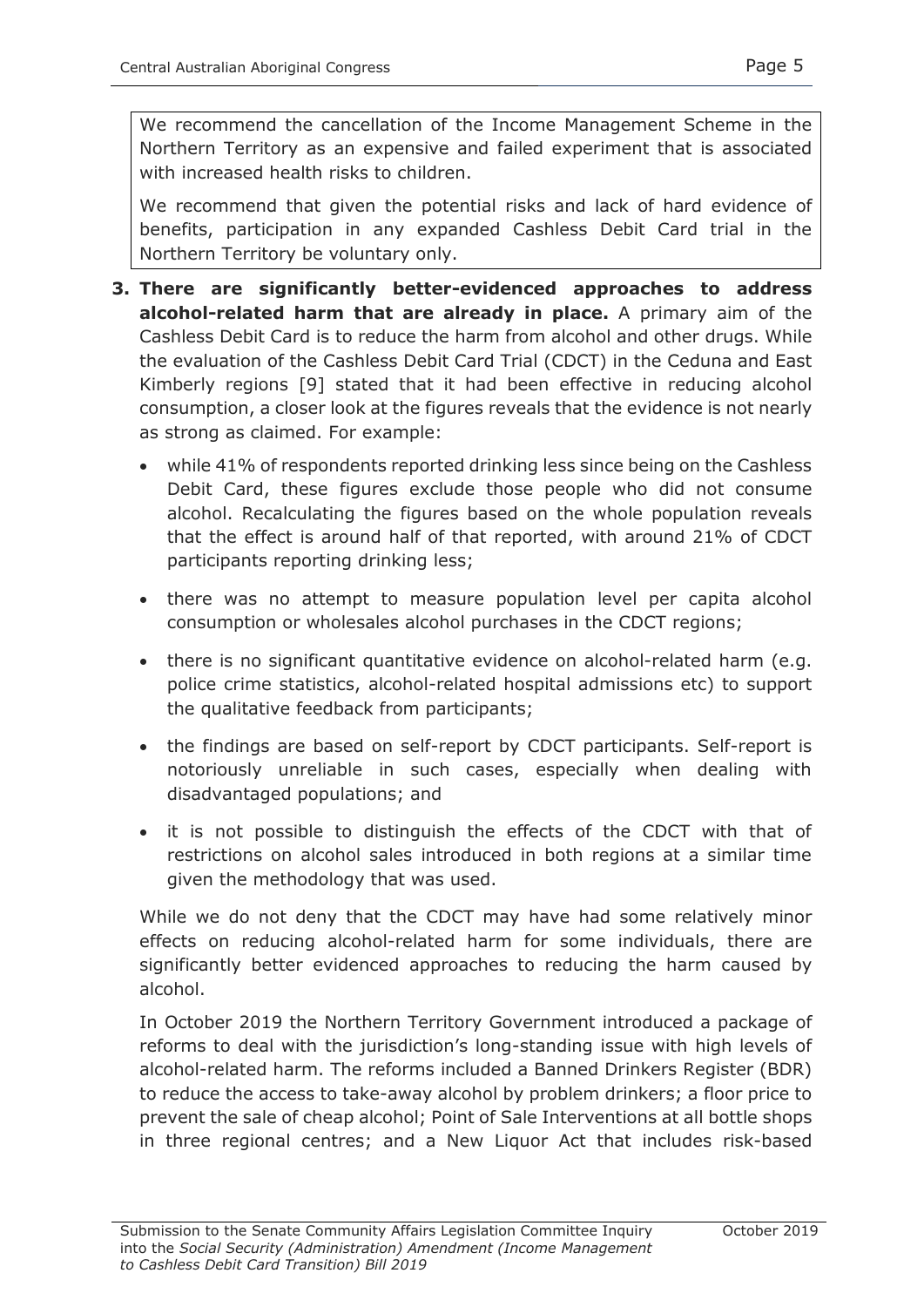licencing and greater monitoring of on-licence drinking. The reforms have included a commitment to high quality, ongoing independent evaluation [10]. These reforms were informed by the best available evidence from around the world on what works to reduce alcohol related harm. The reforms, without yet a full year effect, have already demonstrated with objective data very significant reductions in alcohol-related harm across the Northern Territory including:

- a reduction by almost a third (31%) in alcohol-related Emergency Department presentations;
- a reduction by over a quarter (27%) in alcohol-related assaults;
- a reduction by over one-fifth (22%) in alcohol-related domestic violence assaults.

See graphs in Attachment for details.

We recommend national support for the *Northern Territory Alcohol Policies and Legislation Reforms* as an objectively evidenced, world-leading approach to reducing alcohol-related harm at a whole-of-population level.

**4. The Cashless Debit Card scheme is expensive especially given limited evidence of positive outcomes.** The CDCT cost \$18.9M for 2,141 participants over the two sites (Ceduna and East Kimberly), translating to a cost of almost \$9,000 per person [11]. Expanding the trial to Cape York and the Northern Territory will cost another \$17.8M for 23,150 participants (around \$770 per participant). These are significant investments given the lack of hard data to justify them.

However, it should be recognised that Income Management in the Northern Territory is even more expensive, costing approximately \$100M per year or around \$4,300 per participant per year [12]. Implementation of the Cashless Debit Card in the Northern Territory can therefore be expected to lead to significant Australian government savings in the region of \$60M to \$80M per year.

By comparison, the expenditure of all governments on primary health care for Aboriginal and Torres Strait Islander people nationally in 2015-16 was \$2,589 per person [13]. Despite these relatively low levels of funding, Aboriginal community controlled health services, delivering comprehensive primary health care services have been instrumental in reducing low birth weight and infant mortality rates and improving avoidable mortality and providing significant Aboriginal employment<sup>2</sup>.

-

<sup>2</sup> See Congress' accompanying paper on *The effectiveness of primary health care delivered through Aboriginal Community Controlled Health Services.*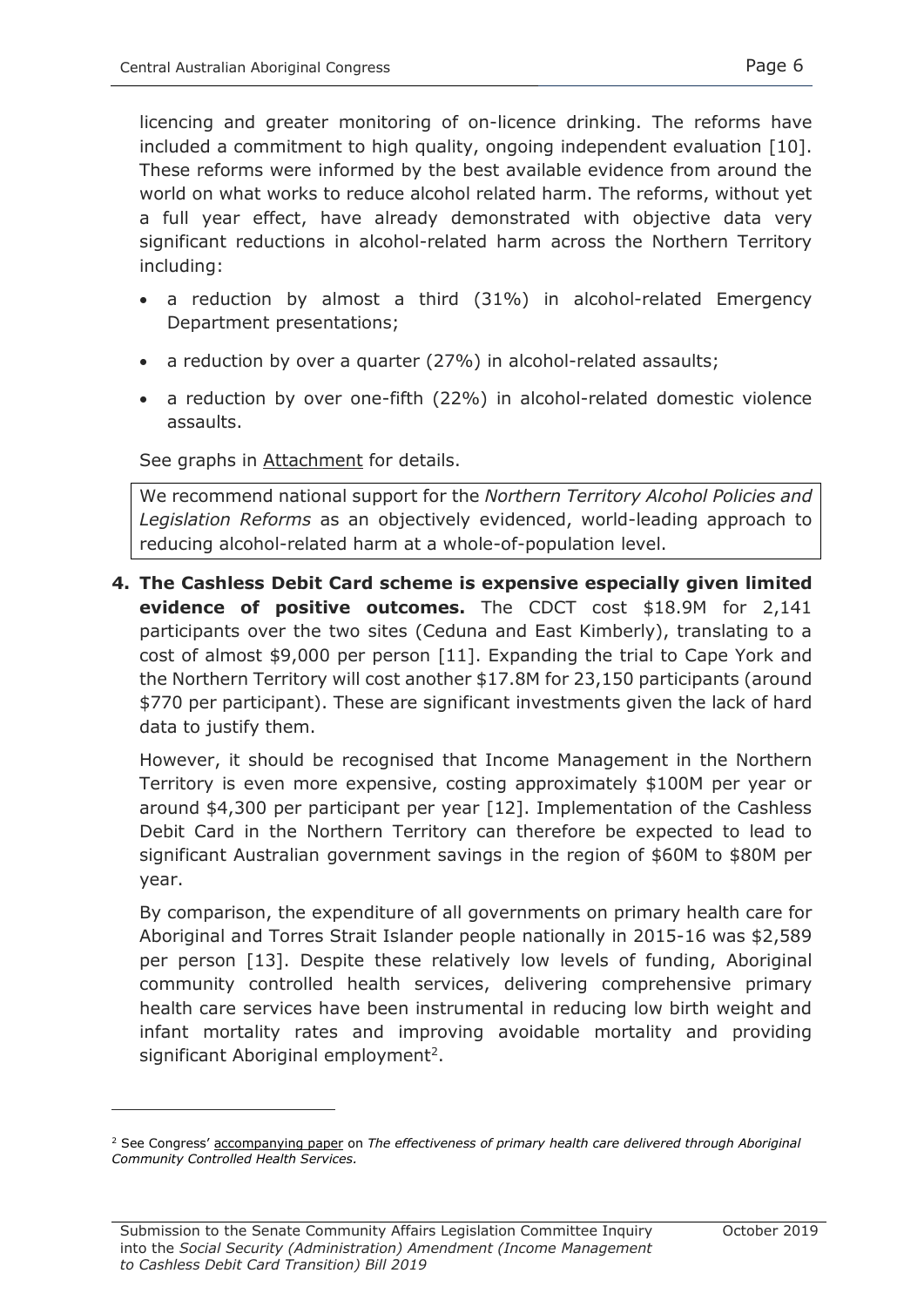We recommend that savings from implementation of any Cashless Debit Card in the Northern Territory should be reinvested in Aboriginal community controlled comprehensive primary health care services as a strongly-evidenced way to deliver improved health and wellbeing and increased employment in Aboriginal communities.

**5. Any expansion of the Cashless Debit Card trials must be only the basis of rigorous independent evaluation.** An Australian National Audit Office (ANAO) examination of the CDCT found that the evaluation of their effectiveness was deficient in many aspects including lack of robustness in data collection, no attention to scalability, and failure to look at key issues such efficiency and cost [14].

Given the lack of objective evidence about the effects of the CDCT in Ceduna and the East Kimberly and its expense, it is worrying that the Bill proposes to reduce the requirements for evaluation to a desktop exercise.

We recommend that any future trials of any Cashless Debit Card be subject to rigorous and independent evaluation processes that address the flaws in the CDCT evaluation to date.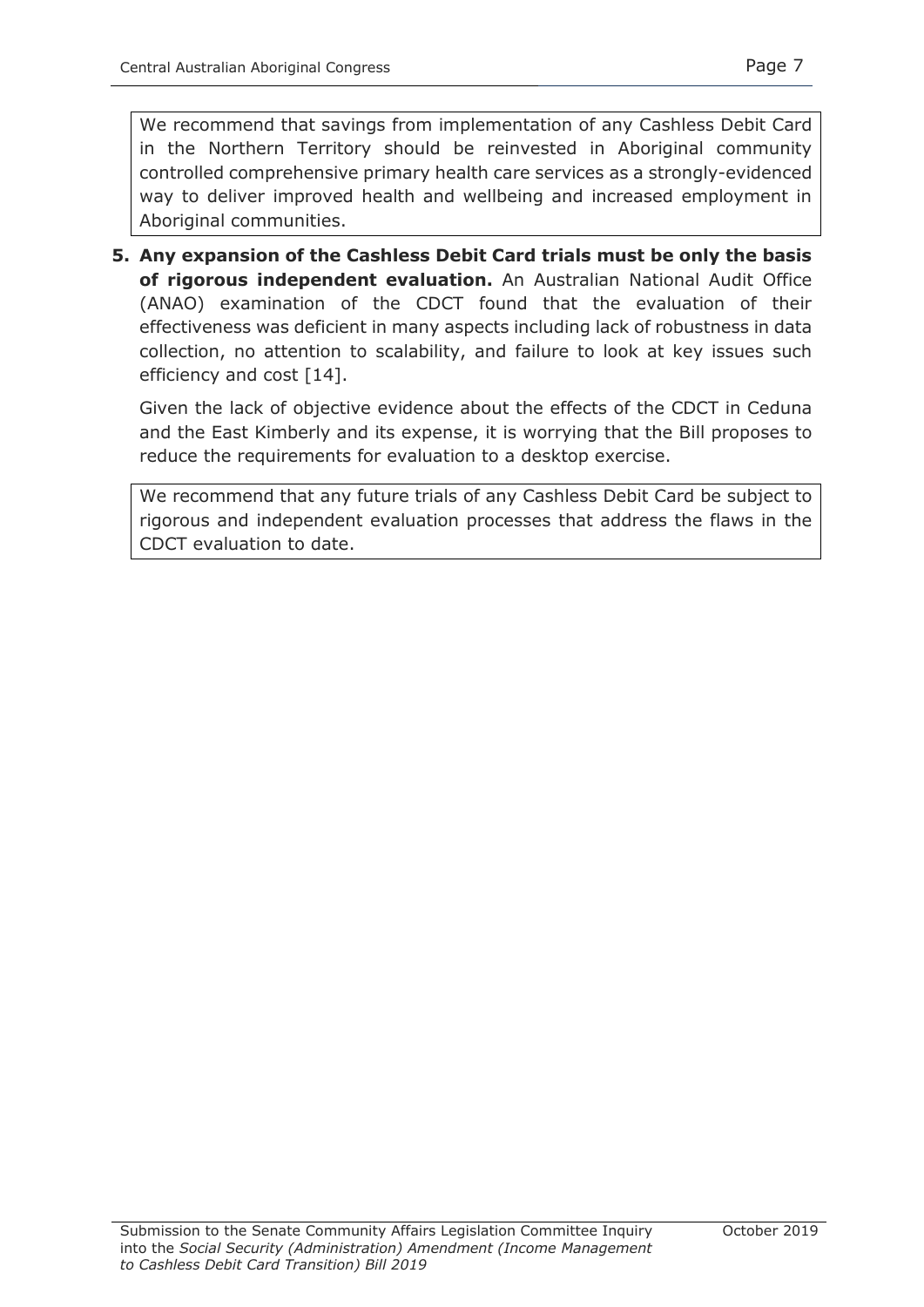#### **References**

- 1. Wilkinson, R. and M. Marmot, eds. *The Social Determinants of Health The Solid Facts*. 2003, World Health Organization.
- 2. Baum F, *The new public health (third edition)*. 2nd ed. 2007, Oxford: Oxford Univeristy Press.
- 3. Doyle M, Schurer S, and Silburn S, *Do Welfare Restrictions Improve Child Health? Estimating the Causal Impact of Income Management in the Northern Territory*. 2018, ARC Centre of Excellence for Children and Families over the Life Course: Brisbane.
- 4. Markham F and Biddle N, *Income, poverty and inequality*. 2018, Centre for Aboriginal Economic Policy Research,: Canberra.
- 5. Australian Bureau of Statistics (ABS). *4714.0 - National Aboriginal and Torres Strait Islander Social Survey, 2014-15*. 2016 2 February 2017]; Available from: [http://www.abs.gov.au/AUSSTATS/abs@.nsf/DetailsPage/4714.02014-](http://www.abs.gov.au/AUSSTATS/abs@.nsf/DetailsPage/4714.02014-15?OpenDocument#Publications) [15?OpenDocument#Publications.](http://www.abs.gov.au/AUSSTATS/abs@.nsf/DetailsPage/4714.02014-15?OpenDocument#Publications)
- 6. Wilson, T., Y. Zhao, and J. Condon, *Limited progress in closing the mortality gap for Aboriginal and Torres Strait Islander Australians of the Northern Territory.* Australian and New Zealand Journal of Public Health, 2019. **43**(4): p. 340-345.
- 7. Syme S, *Social determinants of health: The community as an empowered partner.* Preventing Chronic Disease: Public Health Research, Practice, and Policy, 2004. **1(1)**(1-5).
- 8. Tsey, K., *The control factor: a neglected social determinant of health.* Lancet, 2008. **372**(9650): p. 1629.
- 9. Orima Research, *Department of Social Services Cashless Debit Card Trial Evaluation: Final Evaluation Report*. 2017, Commonwealth of Australia: Canberra.
- 10. Northern Territory Government. *Northern Territory Alcohol Policies and Legislation Reform*. 2019; Available from: [https://alcoholreform.nt.gov.au/.](https://alcoholreform.nt.gov.au/)
- 11. Department of Social Services. *Freedom of Information Request Number 16/17- 123: Costs of the Cashless Debit Card Trials in Ceduna and Kununurra*. 2017; Available from: [https://www.dss.gov.au/sites/default/files/documents/04\\_2017/attachment\\_a\\_ca](https://www.dss.gov.au/sites/default/files/documents/04_2017/attachment_a_cashless_debit_card_trials_costs.pdf) shless debit card trials costs.pdf.
- 12. Bray J R, et al., *Evaluating New Income Management in the Northern Territory: Final Evaluation Report*. 2014, Social Policy Research Centre, UNSW Australia: Sydney.
- 13. Steering Committee for the Review of Government Service Provision, *2017 Indigenous Expenditure Report*, P. Commission, Editor. 2017: Canberra.
- 14. Australian National Audit Office (ANAO), *The implementation and performance of the Cashless Debit Card Trial*. 2018, Australian National Audit Office: Canberra.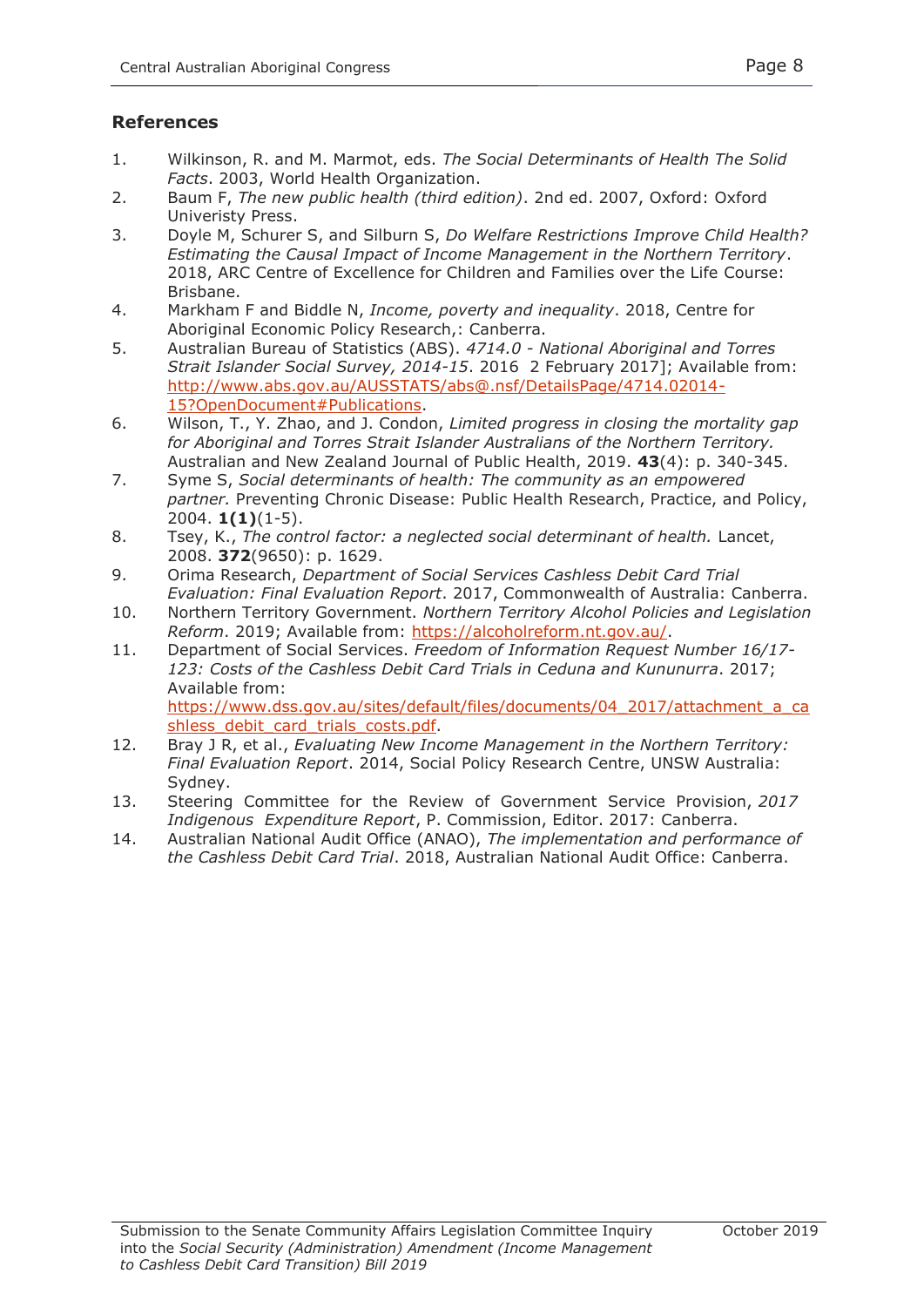### **ATTACHMENT: Effect of Northern Territory Government Alcohol reforms introduced 1 October 2018 on Alcohol-related harm**